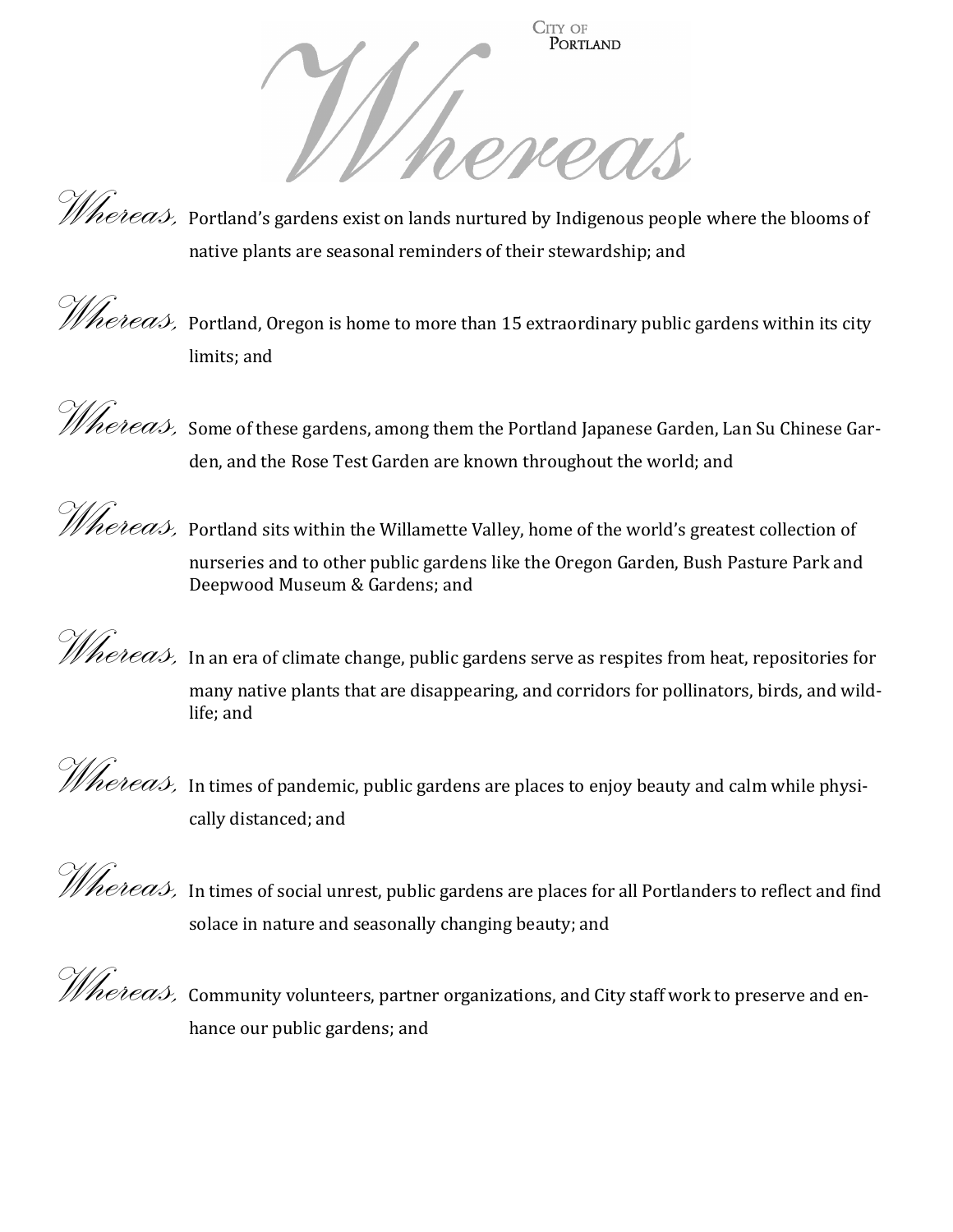Whereas, In 2022, Portland will host the American Public Garden Association's annual meeting bringing thousands of public garden experts to our city; and

Whereas, In the spirit of inclusivity, the language of gardens and lessons they teach need no translation.

Now, therefore, I, Ted Wheeler, Mayor of the City of Portland, Oregon, the "City of Gardens," do proclaim the month of June henceforth to be

City of Gardens Month

in Portland and encourage all residents and visitors to visit our public gardens.